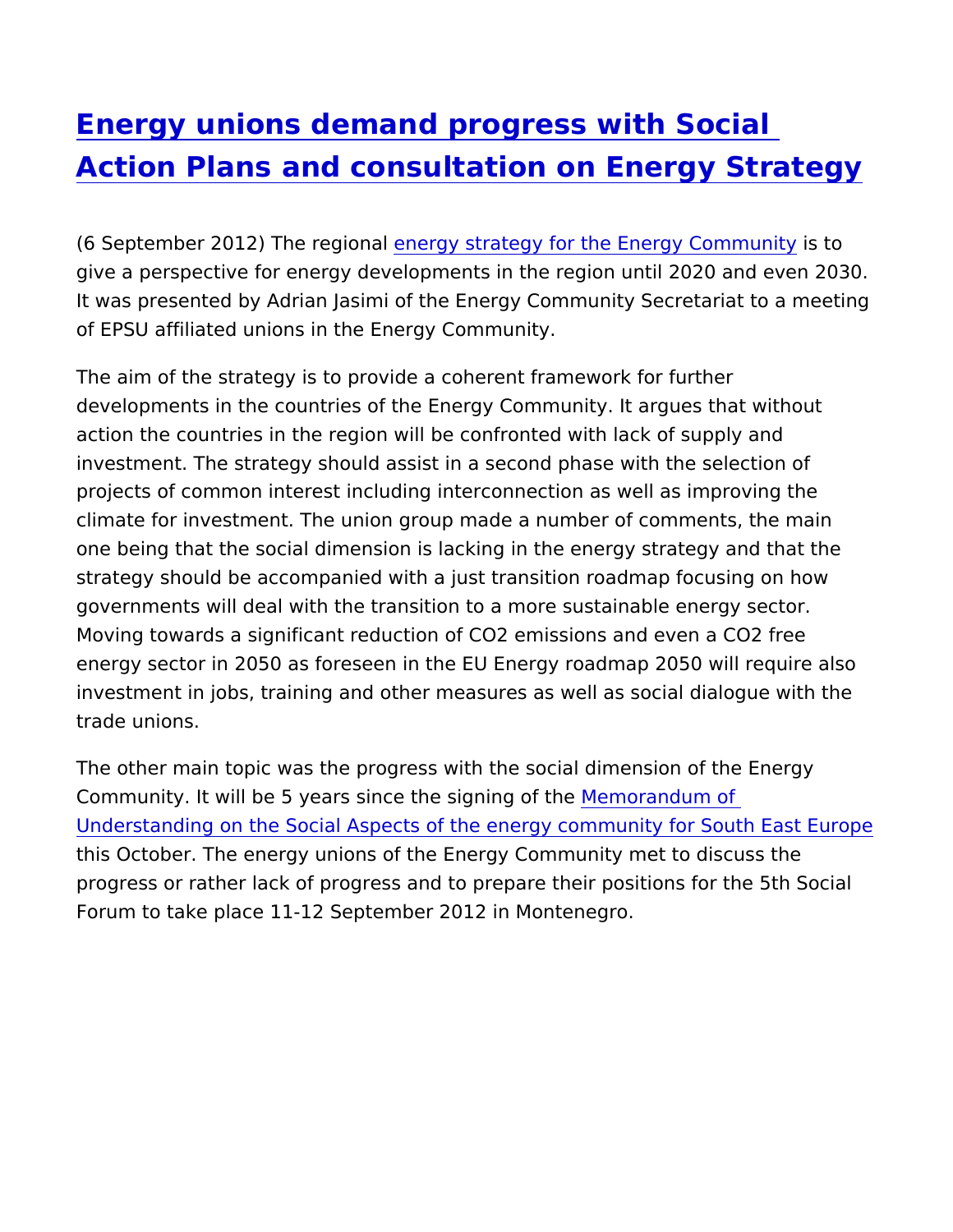Adrian Jasimi also presented an overview of the progress made to Social Action Programme by the contracting parties. The unions n several countries the social action plans had not yet received mir while in Ukraine and Moldova no progress was reported at all. In unions have not been regularly involved. The unions reflected on next steps and will bring this forward in the Social Forum.

A presentation was also made on collective bargaining developme countries with a focus on issues such as privatisation, outsourcin membership and new sectors for union organizing such as related and smart metering. The group will continue its work.

Moldova and Ukraine became members of the Energy Community in respectively and signed the MoU on the social aspects in October group welcomed the Ukrainian unions in the group. The Ukrainian presented the situation in their country with a specific focus on t privatisation. This process took place overnight, with limited invo unions and other groups. Several companies ended up in the hand oligarchs. Some of these companies now have the ambition to exp Colleagues warned that the companies promote sub-contracting and  $\overline{a}$ much of their activities with a negative effect on pay and conditions membership. Further presentations were made on the nuclear sect voltage networks. Ukraine and Moldova are involved in an experin synchronise the networks with  $t$ h $\omega$   $\bar{E}$   $\theta$   $\alpha$   $\theta$   $\theta$   $\alpha$   $\theta$   $\theta$   $\theta$   $\theta$   $\theta$   $\theta$ 

The 12th Energy Round Table was organized by EPSU with suppor Friedrich Ebert Stiftung and received a contribution of the Dutch Close to 30 trade union representatives attended, from Bosnia-He three entities), Croatia, Macedonia, Montenegro, Serbia and Ukra Kupres, in Bosnia-Herzegovina. More information on the work of t in the energy community is awaw.wable unity is the  $\frac{1}{239}$ 

- [Log](https://www.epsu.org/user/login?destination=/article/energy-unions-demand-progress-social-action-plans-and-consultation-energy-strategy#comment-form) ino post comments
- [Printer-friendly](https://www.epsu.org/entityprint/pdf/node/5907) version

Policies [Ener](https://www.epsu.org/policies/energy-0)gy